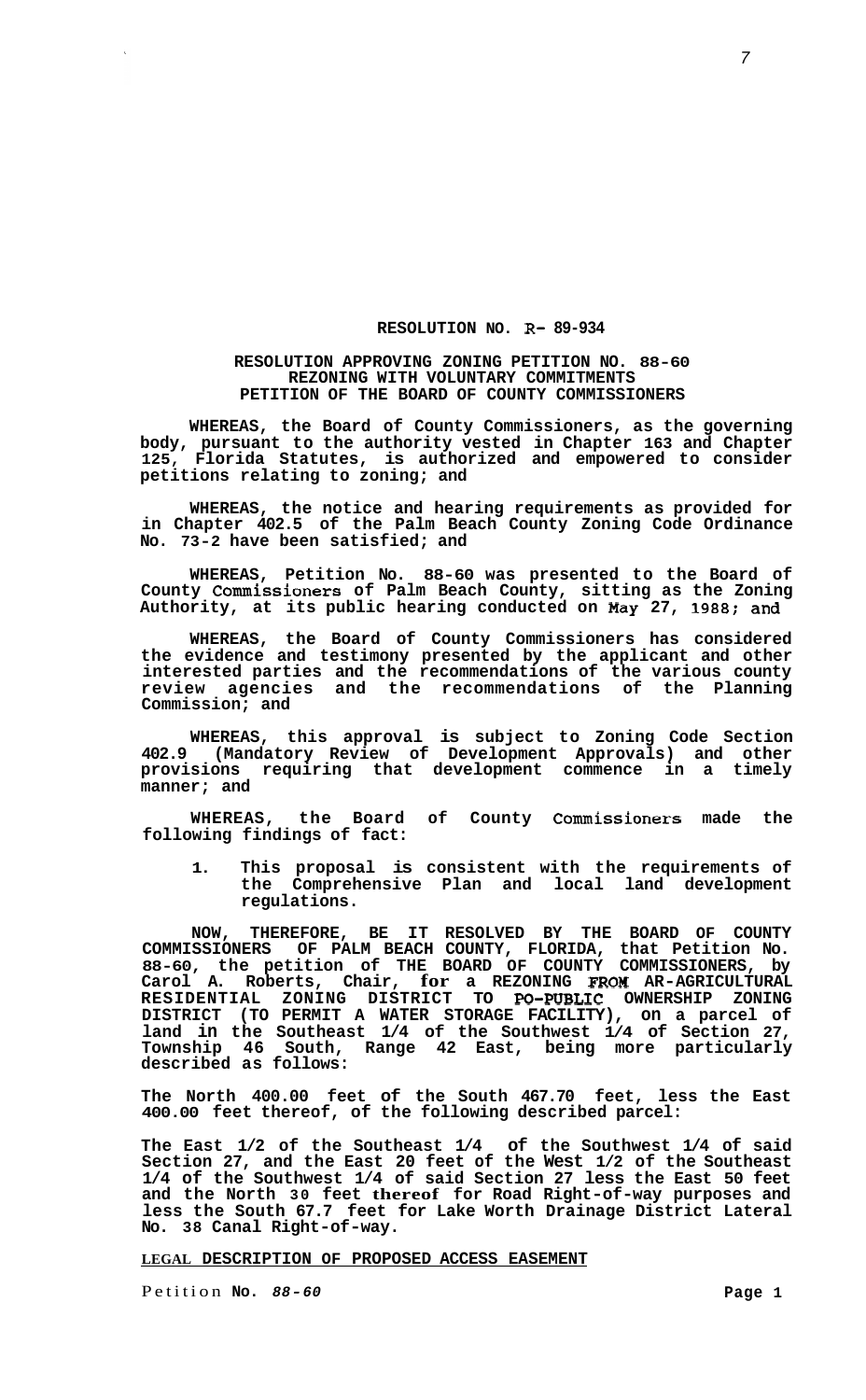**A strip of land thirty (30) feet wide for use as an access easement for the above described parcel** *of* **land; the centerline of said access easement being more particularly described as follows:** 

**Commencing at the Northeast corner of the above described parcel of land; thence South 89 degrees 24' 49" West along the North line of said parcel 35.00 feet to the Beginning Point of this description; thence North** *00* **degrees 17' 35" West 179.22 feet: thence North 88 degrees** *28'* **13" East 459.25 feet to the West Right-of-way line of Jog Road as laid out and in use, being located approximately 400 feet west of Jog Road (Carter Road) and approximately 1 mile north of Clint Moore Road, and being bounded on the south by the Lake Worth Drainage District Lateral Canal No. 38, was approved as advertised subject to the following voluntary commitments:** 

- **1. Petitioner shall remove the required ten foot landscape strip along southern property line out of the Lateral Canal L-38 Right-of-way.**
- **2. Petitioner shall label the wooded area on the site plan**  as a "preserve".
- **3. The site plan shall be modified to meet all special regulations of the PO-Public Ownership Zoning District (Section 617.C of the Palm Beach County Zoning Code) prior to the issuance of a building permit.**
- **4. Use of the site shall be limited to a water storage facility and accessory buildings and structures.**
- **5. The developer shall provide discharge control and treatment for the stormwater runoff in accordance with all applicable agency requirements in effect at the time of the permit application. However, at a minimum, this development shall retain onsite the stormwater runoff generated by a three (3) year-one (1) hour storm with a total rainfall of 3 inches as required by the Permit Section, Land Development Division. The drainage system shall be maintained in an acceptable condition as approved by the County Engineer. In the**  event that the drainage system is not adequately maintained as determined by **the** County Engineer, this **matter will be referred to the Code Enforcement Board for enforcement.**  e County Eng<br>
system is<br>
the County<br>
the Gode Eng
- *6.*  **If required by the County Engineer or the South Florida Water Management District, the developer shall design the drainage system such that storm water runoff from the parking areas and paved surfaced area shall be separate from those areas which may contain hazardous or undesirable waste from the proposed site.**
- **7. Prior to Site Plan Certification the Water Utilities Department shall provide proof of legal access from Jog Road.**